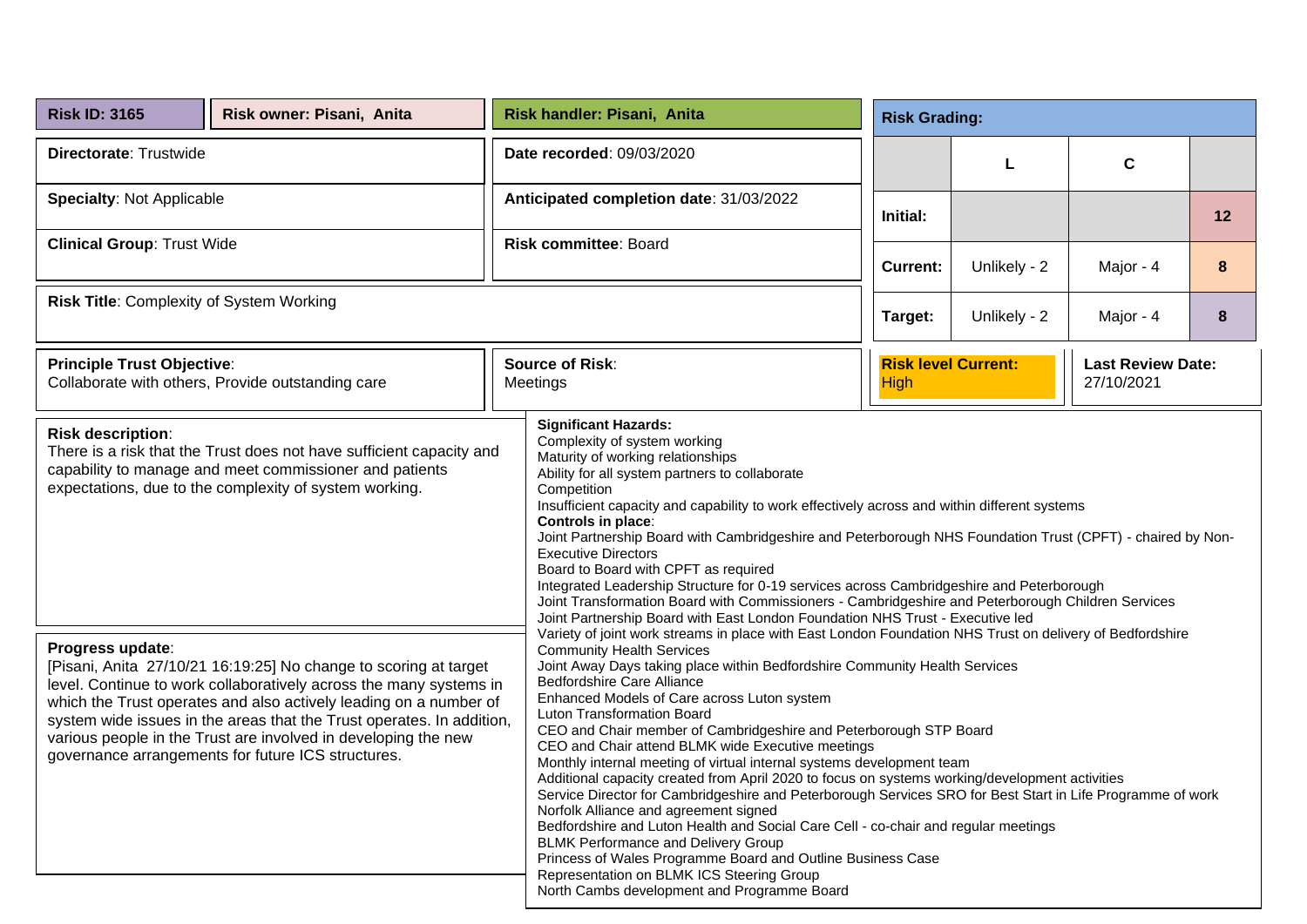| <b>Risk ID: 3300</b>                                                                                                                                                                                                                                                                                                                                                                                                                                                                                                                                                                                                                                                                                                                                                                                                                                                                                                                                                                                                                                                                                                                                                                                                                                                                                                                                                                                                                                                                                                                                                                                                                                                                                                                                                                                                                                                                                                                                                                                                                                                                                                                                                                                                                                                                                                                                                                                                                                                                                                                                                                                                                                                                                                                                                                                                                                                                                                                                                                                                                                                                                                                             | <b>Risk owner: Winn, Matthew</b> |  | <b>Risk handler: Howard, Kate</b>                        | <b>Risk Grading:</b> |                                                                      |           |    |
|--------------------------------------------------------------------------------------------------------------------------------------------------------------------------------------------------------------------------------------------------------------------------------------------------------------------------------------------------------------------------------------------------------------------------------------------------------------------------------------------------------------------------------------------------------------------------------------------------------------------------------------------------------------------------------------------------------------------------------------------------------------------------------------------------------------------------------------------------------------------------------------------------------------------------------------------------------------------------------------------------------------------------------------------------------------------------------------------------------------------------------------------------------------------------------------------------------------------------------------------------------------------------------------------------------------------------------------------------------------------------------------------------------------------------------------------------------------------------------------------------------------------------------------------------------------------------------------------------------------------------------------------------------------------------------------------------------------------------------------------------------------------------------------------------------------------------------------------------------------------------------------------------------------------------------------------------------------------------------------------------------------------------------------------------------------------------------------------------------------------------------------------------------------------------------------------------------------------------------------------------------------------------------------------------------------------------------------------------------------------------------------------------------------------------------------------------------------------------------------------------------------------------------------------------------------------------------------------------------------------------------------------------------------------------------------------------------------------------------------------------------------------------------------------------------------------------------------------------------------------------------------------------------------------------------------------------------------------------------------------------------------------------------------------------------------------------------------------------------------------------------------------------|----------------------------------|--|----------------------------------------------------------|----------------------|----------------------------------------------------------------------|-----------|----|
| Directorate: Large Scale Vaccination                                                                                                                                                                                                                                                                                                                                                                                                                                                                                                                                                                                                                                                                                                                                                                                                                                                                                                                                                                                                                                                                                                                                                                                                                                                                                                                                                                                                                                                                                                                                                                                                                                                                                                                                                                                                                                                                                                                                                                                                                                                                                                                                                                                                                                                                                                                                                                                                                                                                                                                                                                                                                                                                                                                                                                                                                                                                                                                                                                                                                                                                                                             |                                  |  | Date recorded: 15/12/2020                                |                      | L                                                                    | C         |    |
| <b>Specialty: Not Applicable</b>                                                                                                                                                                                                                                                                                                                                                                                                                                                                                                                                                                                                                                                                                                                                                                                                                                                                                                                                                                                                                                                                                                                                                                                                                                                                                                                                                                                                                                                                                                                                                                                                                                                                                                                                                                                                                                                                                                                                                                                                                                                                                                                                                                                                                                                                                                                                                                                                                                                                                                                                                                                                                                                                                                                                                                                                                                                                                                                                                                                                                                                                                                                 |                                  |  | Anticipated completion date: 31/12/2021                  | Initial:             |                                                                      |           | 12 |
| <b>Clinical Group: Not applicable</b>                                                                                                                                                                                                                                                                                                                                                                                                                                                                                                                                                                                                                                                                                                                                                                                                                                                                                                                                                                                                                                                                                                                                                                                                                                                                                                                                                                                                                                                                                                                                                                                                                                                                                                                                                                                                                                                                                                                                                                                                                                                                                                                                                                                                                                                                                                                                                                                                                                                                                                                                                                                                                                                                                                                                                                                                                                                                                                                                                                                                                                                                                                            |                                  |  | Risk committee: Board, Mass Vaccination<br>Programme COB | <b>Current:</b>      | Possible - 3                                                         | Major - 4 | 12 |
| <b>Risk Title: Mass Vaccination</b>                                                                                                                                                                                                                                                                                                                                                                                                                                                                                                                                                                                                                                                                                                                                                                                                                                                                                                                                                                                                                                                                                                                                                                                                                                                                                                                                                                                                                                                                                                                                                                                                                                                                                                                                                                                                                                                                                                                                                                                                                                                                                                                                                                                                                                                                                                                                                                                                                                                                                                                                                                                                                                                                                                                                                                                                                                                                                                                                                                                                                                                                                                              |                                  |  |                                                          | Target:              | Unlikely - 2                                                         | Major - 4 | 8  |
| <b>Principle Trust Objective:</b><br>Collaborate with others, Provide outstanding care                                                                                                                                                                                                                                                                                                                                                                                                                                                                                                                                                                                                                                                                                                                                                                                                                                                                                                                                                                                                                                                                                                                                                                                                                                                                                                                                                                                                                                                                                                                                                                                                                                                                                                                                                                                                                                                                                                                                                                                                                                                                                                                                                                                                                                                                                                                                                                                                                                                                                                                                                                                                                                                                                                                                                                                                                                                                                                                                                                                                                                                           |                                  |  | <b>Source of Risk:</b><br>Risk assessment                | <b>High</b>          | <b>Risk level Current:</b><br><b>Last Review Date:</b><br>19/10/2021 |           |    |
| <b>Significant Hazards:</b><br><b>Risk description:</b><br>The vaccination- (Pfizer, Moderna and the Oxford vaccine)<br>Delivery of the mass vaccination<br>The hub environment- e.g. internet connection, IT equipment<br>programme for our staff and to the<br>Workforce issues- not enough staff available to staff the vaccination hubs<br>communities across Norfolk &<br>Waveney, Cambridgeshire &<br>Controls in place:<br>A number of controls are in place to support the mass vaccination programmes these include:<br>Peterborough may be impeded by a<br>- Training packages are identified for staff in differing types of roles (including vaccinator specific education)<br>range of factors including workforce<br>- day 1 information pack has been developed for all staff at the mass vaccination sites (which includes updates on key topics such as incident<br>supply and vaccine which could result<br>reporting and safeguarding)<br>in continued risk to our staff, the<br>- Rotas have been developed for the mass vaccination sites so that gaps can be identified and planned for. Staffing meetings happen on a daily<br>delivery of services to patients and<br>basis so that safety is maintained.<br>those communities awaiting<br>- Recruitment is still underway, with a number of roles being advertised (including volunteers)<br>vaccination.<br>- Governance process in place to ensure practices are safe and have been assessed and approved internally<br>- Communication plan continues to update staff, alongside the daily site huddles and staff meetings<br>There is also a reputational risk to the<br>- National communication messages are being utilised as needed (including using nationally developed booklets for vaccine specific details)<br>-Emergency protocols are in place for anaphylaxis post vaccination, emergency equipment has been ordered and will be available as needed<br>organisation in relation to delivering the<br>-Teams have been advised not to have high numbers of staff vaccinated on the same day due to any potential side effects<br>'hub' model within the required national<br>-Consent flowchart has been developed for the mass vaccination site folders, phone numbers for safeguarding support have also been included<br>timeframes.<br>-Safeguarding training/ updates will be available for staff working within the vaccination site<br>- Quality assurance meetings are taking place with NHSE prior to sites opening - quality assurance processes are being undertaken and<br>submitted regionally and the Trust has undertaken a local QIA and IPaC audit in relation to the programme<br>- IPac audits are being completed monthly<br>Progress update:<br>- The Mass Vaccination programme has a dedicated COB and is discussed in the Safeguarding and IPaC Committees<br>[Howard, Kate 19/10/21 14:12:46] Risk<br>- Mass Vaccination sites have their own quality dashboards so risks can be identified and monitored<br>reviewed, controls and score remains<br>- The mass vaccination programme board is firmly established<br>the same. |                                  |  |                                                          |                      |                                                                      |           |    |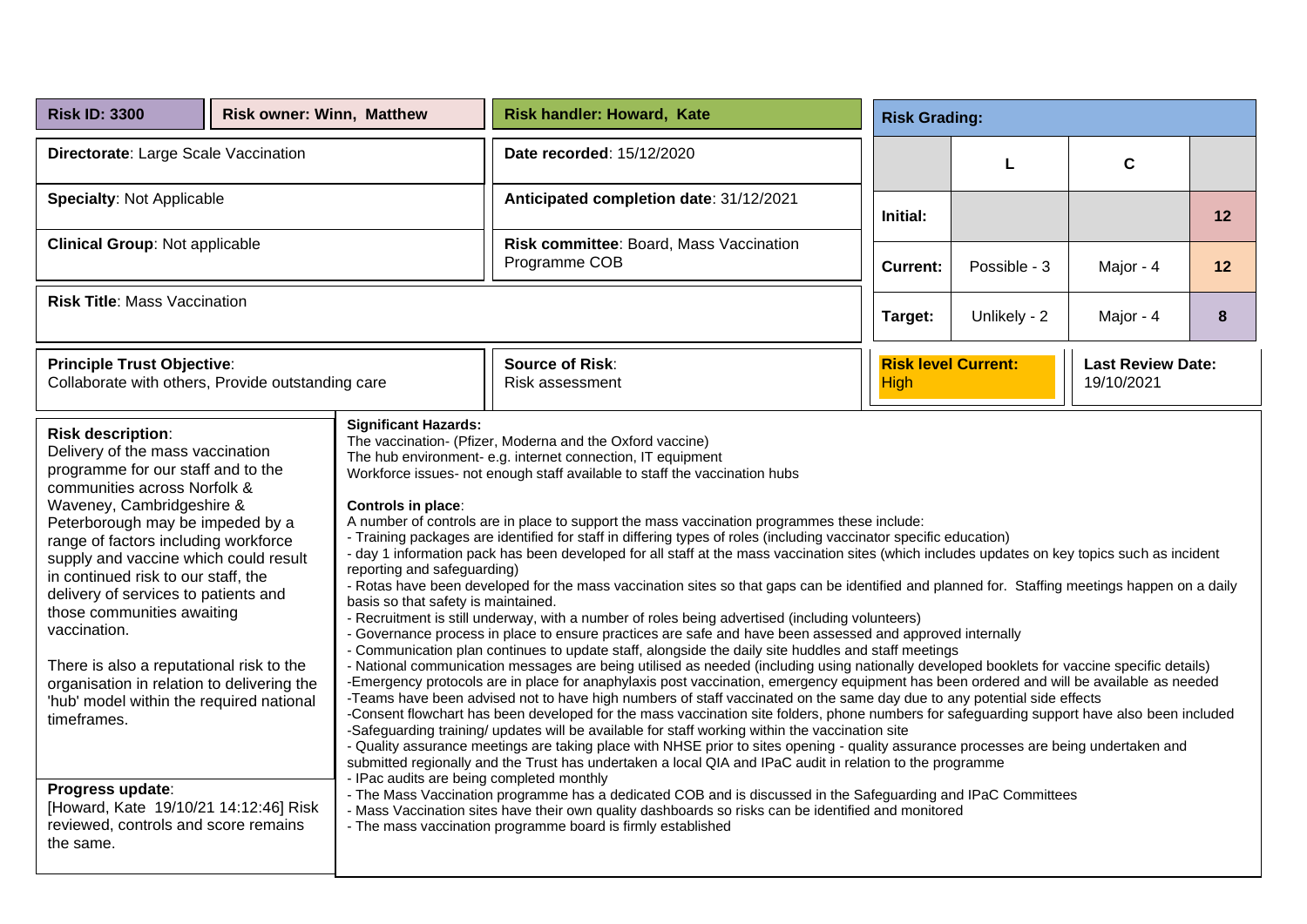| <b>Risk ID: 3323</b>                                                                                                                                                                                                                                                                                                                                                                                                                                                                                                                                                                                                                                                                                                                                                                                                                                                                                                                                                                                                                                                                                                                                                                                                                                                                                                                                                                                                                                                                                                                                                                                                                                                                                                                                                                                                                                                                                                                                                                                                                                                                                          | <b>Risk owner: Winn, Matthew</b> |  | <b>Risk handler: Winn, Matthew</b>                       | <b>Risk Grading:</b>                                                                |              |             |    |
|---------------------------------------------------------------------------------------------------------------------------------------------------------------------------------------------------------------------------------------------------------------------------------------------------------------------------------------------------------------------------------------------------------------------------------------------------------------------------------------------------------------------------------------------------------------------------------------------------------------------------------------------------------------------------------------------------------------------------------------------------------------------------------------------------------------------------------------------------------------------------------------------------------------------------------------------------------------------------------------------------------------------------------------------------------------------------------------------------------------------------------------------------------------------------------------------------------------------------------------------------------------------------------------------------------------------------------------------------------------------------------------------------------------------------------------------------------------------------------------------------------------------------------------------------------------------------------------------------------------------------------------------------------------------------------------------------------------------------------------------------------------------------------------------------------------------------------------------------------------------------------------------------------------------------------------------------------------------------------------------------------------------------------------------------------------------------------------------------------------|----------------------------------|--|----------------------------------------------------------|-------------------------------------------------------------------------------------|--------------|-------------|----|
| Directorate: Large Scale Vaccination                                                                                                                                                                                                                                                                                                                                                                                                                                                                                                                                                                                                                                                                                                                                                                                                                                                                                                                                                                                                                                                                                                                                                                                                                                                                                                                                                                                                                                                                                                                                                                                                                                                                                                                                                                                                                                                                                                                                                                                                                                                                          |                                  |  | Date recorded: 27/01/2021                                |                                                                                     | L            | $\mathbf c$ |    |
| <b>Specialty: Large Scale Vaccination</b>                                                                                                                                                                                                                                                                                                                                                                                                                                                                                                                                                                                                                                                                                                                                                                                                                                                                                                                                                                                                                                                                                                                                                                                                                                                                                                                                                                                                                                                                                                                                                                                                                                                                                                                                                                                                                                                                                                                                                                                                                                                                     |                                  |  | Anticipated completion date: 31/12/2021                  | Initial:                                                                            |              |             | 12 |
| <b>Clinical Group: Trust Wide</b>                                                                                                                                                                                                                                                                                                                                                                                                                                                                                                                                                                                                                                                                                                                                                                                                                                                                                                                                                                                                                                                                                                                                                                                                                                                                                                                                                                                                                                                                                                                                                                                                                                                                                                                                                                                                                                                                                                                                                                                                                                                                             |                                  |  | Risk committee: Board, Mass Vaccination<br>Programme COB | <b>Current:</b>                                                                     | Possible - 3 | Major - 4   | 12 |
| Risk Title: Organisational Reputational Risk for Co-Vid Mass Vaccination Centre Lead Provider Contract                                                                                                                                                                                                                                                                                                                                                                                                                                                                                                                                                                                                                                                                                                                                                                                                                                                                                                                                                                                                                                                                                                                                                                                                                                                                                                                                                                                                                                                                                                                                                                                                                                                                                                                                                                                                                                                                                                                                                                                                        |                                  |  |                                                          | Target:                                                                             | Unlikely - 2 | Major - 4   | 8  |
| <b>Principle Trust Objective:</b><br>Collaborate with others, Provide outstanding care                                                                                                                                                                                                                                                                                                                                                                                                                                                                                                                                                                                                                                                                                                                                                                                                                                                                                                                                                                                                                                                                                                                                                                                                                                                                                                                                                                                                                                                                                                                                                                                                                                                                                                                                                                                                                                                                                                                                                                                                                        |                                  |  | <b>Source of Risk:</b><br>Risk assessment                | <b>Risk level Current:</b><br><b>Last Review Date:</b><br>19/10/2021<br><b>High</b> |              |             |    |
| <b>Significant Hazards:</b><br><b>Risk description:</b><br>The reputation of the organisation is at risk if the programme is not delivered according to national, regional and local expectations or<br>Risk to organisational reputation of<br>requirements.<br>delivery of the Lead Provider Contract for<br>the roll-out of the Mass Vaccination<br>Hazards include:<br>Programme for Cambridgeshire &<br>- inadequate programme leadership or governance and/or insufficient programme resourcing is not sufficient to deliver a high quality<br>programme<br>Peterborough and Norfolk & Waveney<br>-poor risk identification and/or management/escalation<br>given the significant pace, complexity and<br>-Executive Committee and Board not sufficiently sighted on major risks and/or receiving assurance on mitigation<br>political profile of the programme.<br>-vaccine supply is not forthcoming (risk x refers)<br>-insufficient workforce to fill rosters across multiple sites (risk x refers)<br>-equipment supply is not forthcoming or sufficient to safely open sites<br>-flow is not well-managed and or/not co-vid secure<br>-capacity for delivery and/or vaccine supply does not allow pace through the cohorts in line with other parts of the region or country<br>Progress update:<br>[O'Sullivan, Owen 19/10/21 14:37:54]<br>Controls in place:<br>-leadership team directly accountable to CEO<br>Reviewed risk - no change.<br>-weekly formal programme reporting to Executive Committee with regular informal briefings throughout the week<br>- programme risks being signed off and the highest risks reported weekly to Executive Committee<br>-bi monthly Mass Vaccination Clinical Operational Board set up from March 2021<br>-leadership team participating in national, regional and local programme governance<br>-collaborative and effective partnerships established with all key partner organisations<br>-strong communications support to ensure clear messaging and management of expectations<br>- new senior programme manager and logistics manager in place |                                  |  |                                                          |                                                                                     |              |             |    |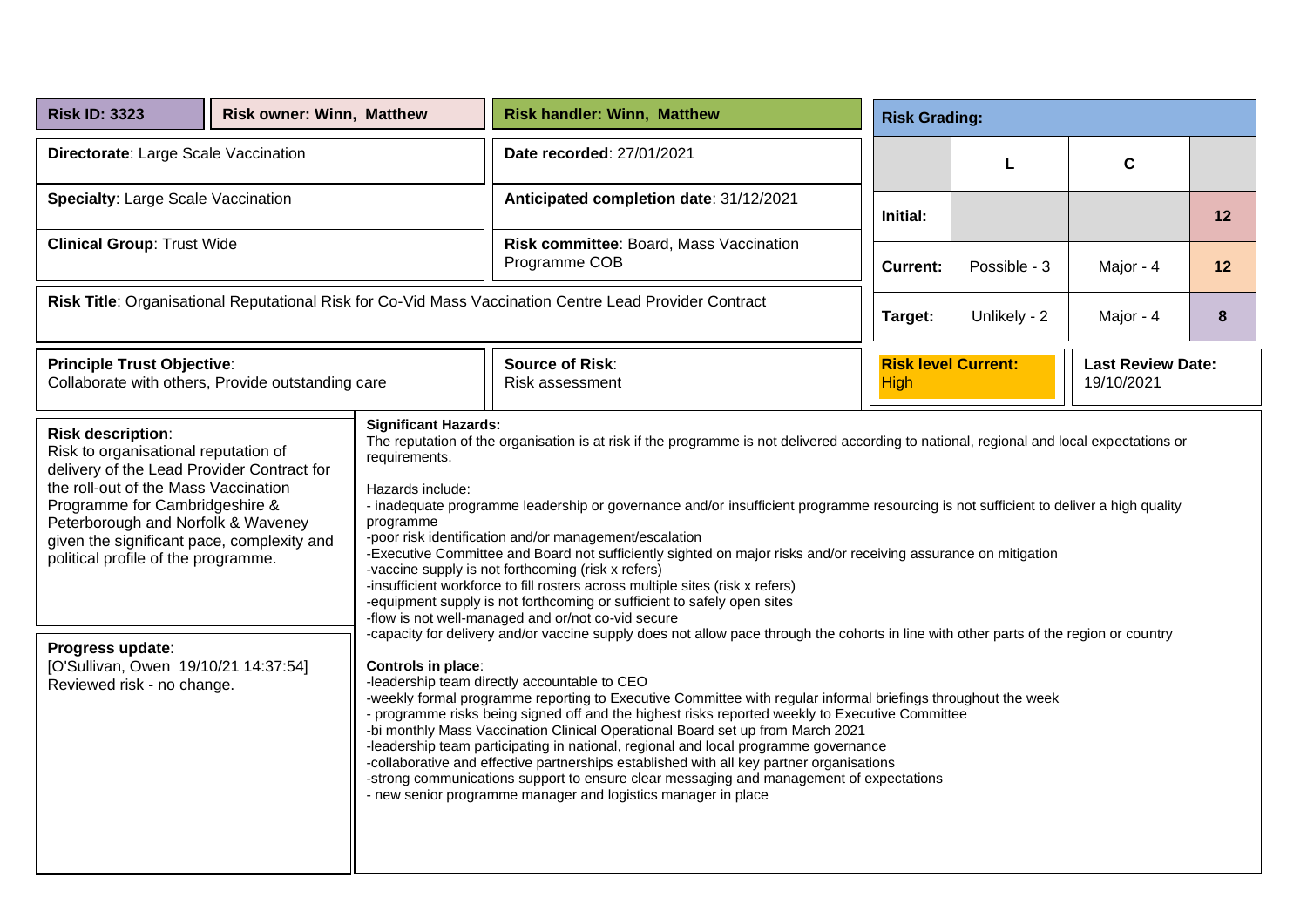| <b>Risk ID: 3163</b>                                                                                                                                                                                                                                                                                                                                                                                                                                                                                                                                                                                                                                                                                                                                                                                                                                                                                                                                                                                                                                                                                                                          | Risk owner: Pisani, Anita |  | Risk handler: Pisani, Anita                                                                                                                                                                                                                                                                                                                                                                                                                                                                                                                                                                                                                                                                                                                                                                                                                                                                                                                                                                                                                                                                                                                                                                                                                                                                                                                                                                                                         |          | <b>Risk Grading:</b>                                                                   |            |             |    |  |  |
|-----------------------------------------------------------------------------------------------------------------------------------------------------------------------------------------------------------------------------------------------------------------------------------------------------------------------------------------------------------------------------------------------------------------------------------------------------------------------------------------------------------------------------------------------------------------------------------------------------------------------------------------------------------------------------------------------------------------------------------------------------------------------------------------------------------------------------------------------------------------------------------------------------------------------------------------------------------------------------------------------------------------------------------------------------------------------------------------------------------------------------------------------|---------------------------|--|-------------------------------------------------------------------------------------------------------------------------------------------------------------------------------------------------------------------------------------------------------------------------------------------------------------------------------------------------------------------------------------------------------------------------------------------------------------------------------------------------------------------------------------------------------------------------------------------------------------------------------------------------------------------------------------------------------------------------------------------------------------------------------------------------------------------------------------------------------------------------------------------------------------------------------------------------------------------------------------------------------------------------------------------------------------------------------------------------------------------------------------------------------------------------------------------------------------------------------------------------------------------------------------------------------------------------------------------------------------------------------------------------------------------------------------|----------|----------------------------------------------------------------------------------------|------------|-------------|----|--|--|
| Directorate: Trustwide                                                                                                                                                                                                                                                                                                                                                                                                                                                                                                                                                                                                                                                                                                                                                                                                                                                                                                                                                                                                                                                                                                                        |                           |  | Date recorded: 09/03/2020                                                                                                                                                                                                                                                                                                                                                                                                                                                                                                                                                                                                                                                                                                                                                                                                                                                                                                                                                                                                                                                                                                                                                                                                                                                                                                                                                                                                           |          |                                                                                        | L          | $\mathbf c$ |    |  |  |
| <b>Specialty: Not Applicable</b>                                                                                                                                                                                                                                                                                                                                                                                                                                                                                                                                                                                                                                                                                                                                                                                                                                                                                                                                                                                                                                                                                                              |                           |  | Anticipated completion date: 31/03/2022                                                                                                                                                                                                                                                                                                                                                                                                                                                                                                                                                                                                                                                                                                                                                                                                                                                                                                                                                                                                                                                                                                                                                                                                                                                                                                                                                                                             | Initial: |                                                                                        |            |             | 8  |  |  |
| <b>Clinical Group: Trust Wide</b>                                                                                                                                                                                                                                                                                                                                                                                                                                                                                                                                                                                                                                                                                                                                                                                                                                                                                                                                                                                                                                                                                                             |                           |  | <b>Risk committee: Board</b>                                                                                                                                                                                                                                                                                                                                                                                                                                                                                                                                                                                                                                                                                                                                                                                                                                                                                                                                                                                                                                                                                                                                                                                                                                                                                                                                                                                                        |          | <b>Current:</b>                                                                        | Likely - 4 | Major - 4   | 16 |  |  |
| Risk Title: Reduction in staff morale could adversely affect the delivery of high quality care                                                                                                                                                                                                                                                                                                                                                                                                                                                                                                                                                                                                                                                                                                                                                                                                                                                                                                                                                                                                                                                |                           |  |                                                                                                                                                                                                                                                                                                                                                                                                                                                                                                                                                                                                                                                                                                                                                                                                                                                                                                                                                                                                                                                                                                                                                                                                                                                                                                                                                                                                                                     |          | Unlikely - 2<br>Target:<br>Major - 4                                                   |            |             | 8  |  |  |
| <b>Principle Trust Objective:</b><br>Be an excellent employer, Provide outstanding care                                                                                                                                                                                                                                                                                                                                                                                                                                                                                                                                                                                                                                                                                                                                                                                                                                                                                                                                                                                                                                                       |                           |  | <b>Source of Risk:</b><br>Meetings                                                                                                                                                                                                                                                                                                                                                                                                                                                                                                                                                                                                                                                                                                                                                                                                                                                                                                                                                                                                                                                                                                                                                                                                                                                                                                                                                                                                  |          | <b>Risk level Current:</b><br><b>Last Review Date:</b><br>27/10/2021<br><b>Extreme</b> |            |             |    |  |  |
| <b>Risk description:</b><br>There is a risk that the delivery of high quality care will be<br>adversely affected if levels of staff morale reduce.                                                                                                                                                                                                                                                                                                                                                                                                                                                                                                                                                                                                                                                                                                                                                                                                                                                                                                                                                                                            |                           |  | <b>Significant Hazards:</b><br>Demands of the service exceeding capacity available<br>Insufficient staff to deliver service<br>Turnover<br>Vacancies<br>Staff absences - sickness; maternity; training etc<br>Length of the Covid-19 pandemic and pace at which services/individuals are expected to respond.                                                                                                                                                                                                                                                                                                                                                                                                                                                                                                                                                                                                                                                                                                                                                                                                                                                                                                                                                                                                                                                                                                                       |          |                                                                                        |            |             |    |  |  |
| Progress update:<br>[Pisani, Anita 27/10/21 16:00:05] No change to scoring at the<br>current time. Staff morale is being affected across different<br>services and teams at different times. Increased experience of<br>staff of verbal abuse from patients/service users - support being<br>given to teams in relation to this. Telephone messages have been<br>updated to try and manage expectations better. Staff survey<br>response rate at 36% as at 25th October - average for community<br>trusts at the current time. Longevity of the pandemic taking its toll<br>and demand on some services is significant. Increased sickness<br>levels in some teams. Q&A sessions with Exec leads continue;<br>regularly sitrep meetings across all clinical services. Covid booster<br>for staff being promoted and flu campaign has commenced.<br>Health and wellbeing offers continue to be promoted. Payroll<br>provider not performing well at the current time and payroll errors<br>also having an impact on staff morale. Escalated to Director of<br>Finance who has escalation meetings in place with provider to try<br>to resolve. |                           |  | Controls in place:<br>Annual staff survey and delivery of improvement plans - Trust-wide and local plans - Staff morale feedback - best in class and 8th<br>nationally for all NHS providers<br>Quarterly staff friends and family surveys<br>Discussions and resulting actions from Wider Executive team meeting<br>Appraisal rates and quality of appraisals<br>1:1s and team meetings<br>Monthly quality dashboard<br>Quality Dashboard<br><b>Clinical Operational Boards</b><br>Freedom to Speak Up Guardian and Champions<br>Guardian of Safe Working role in place to support junior doctors<br>GMS survey feedback<br>Raising Matters of Concern log<br>Bespoke Leadership and Team Development Sessions<br>Deloitte external review of Well-led and Care Quality Commission Inspection Feedback - last inspection report August 2019 -<br>Outstanding for Well-led<br>Live Life Well Activities - Health and Wellbeing Champions<br>Staff Side Chair - confidential helpline in place<br>Corporate Induction and local induction systems and processes<br>Bi-annual workforce reviews<br>Daily Incident Management Team meeting<br>Daily sitrep<br>Digital Q&A sessions put in across all Divisions - first set taking place week of 6th April 2020<br>Detailed FAQs regularly shared with all staff<br>JCNP Formal meeting structures; Regular contact with Staff Side Chair<br>Rolling out of staff vaccination programme |          |                                                                                        |            |             |    |  |  |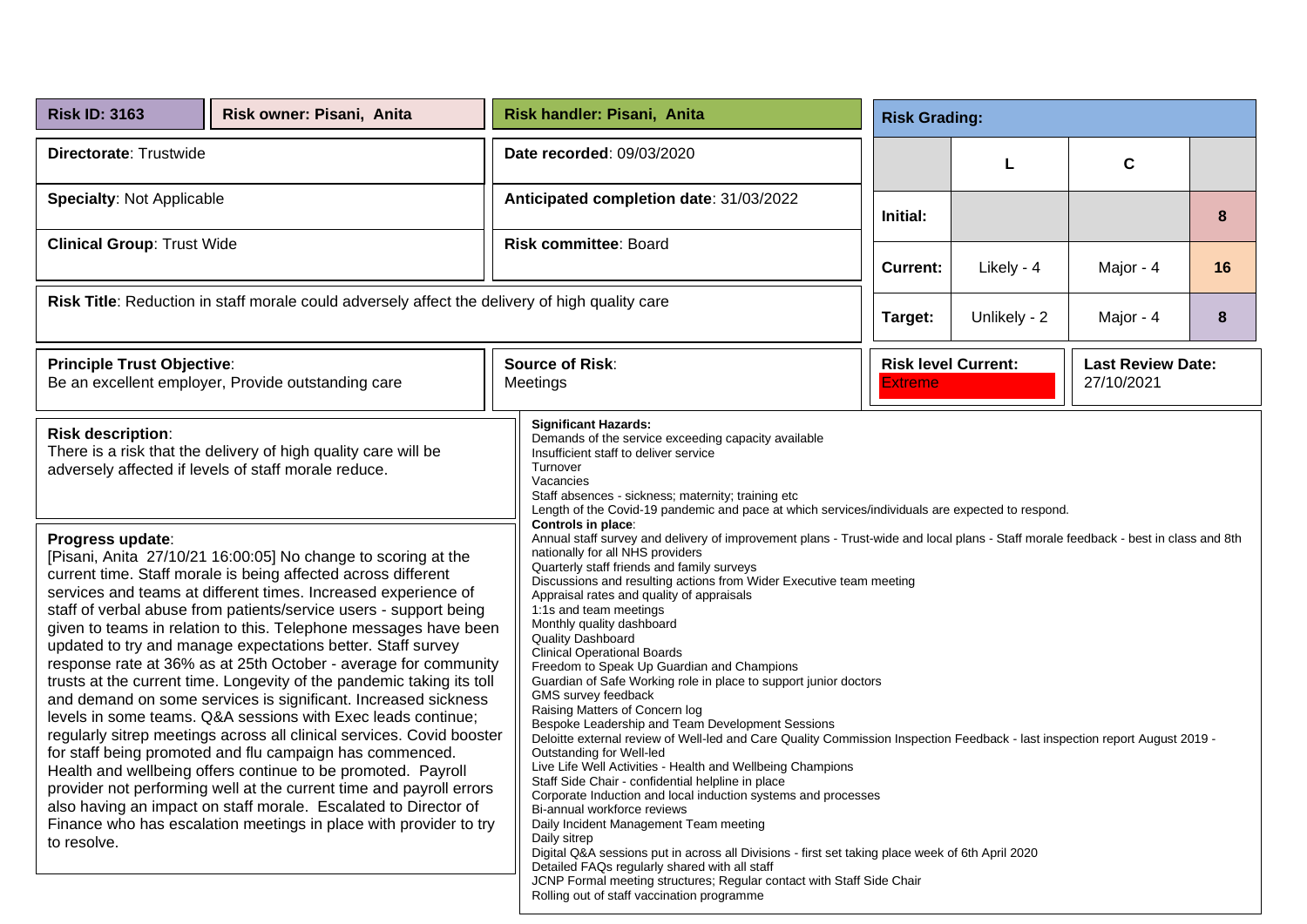| <b>Risk ID: 3167</b>                                                                                                                                                                                                                                                                                                                                                            | <b>Risk owner: Winn, Matthew</b>                       | <b>Risk handler: Winn, Matthew</b>            |                                                                                                                                                                                                                                                                                                                                                                                                                                                                                              | <b>Risk Grading:</b> |              |    |  |  |
|---------------------------------------------------------------------------------------------------------------------------------------------------------------------------------------------------------------------------------------------------------------------------------------------------------------------------------------------------------------------------------|--------------------------------------------------------|-----------------------------------------------|----------------------------------------------------------------------------------------------------------------------------------------------------------------------------------------------------------------------------------------------------------------------------------------------------------------------------------------------------------------------------------------------------------------------------------------------------------------------------------------------|----------------------|--------------|----|--|--|
| Directorate: Trustwide                                                                                                                                                                                                                                                                                                                                                          |                                                        | Date recorded: 11/03/2020                     |                                                                                                                                                                                                                                                                                                                                                                                                                                                                                              | L                    | $\mathbf{C}$ |    |  |  |
| <b>Specialty: Not Applicable</b>                                                                                                                                                                                                                                                                                                                                                |                                                        | Anticipated completion date: 31/03/2022       | Initial:                                                                                                                                                                                                                                                                                                                                                                                                                                                                                     |                      |              | 12 |  |  |
| <b>Clinical Group: Trust Wide</b>                                                                                                                                                                                                                                                                                                                                               |                                                        | <b>Risk committee: Board</b>                  | <b>Current:</b>                                                                                                                                                                                                                                                                                                                                                                                                                                                                              | Unlikely - 2         | Major - 4    | 8  |  |  |
| Risk Title: System planning                                                                                                                                                                                                                                                                                                                                                     |                                                        |                                               | Unlikely - 2<br>Target:<br>Major - 4                                                                                                                                                                                                                                                                                                                                                                                                                                                         |                      |              | 8  |  |  |
| <b>Principle Trust Objective:</b>                                                                                                                                                                                                                                                                                                                                               | Be a sustainable organisation, Collaborate with others | <b>Source of Risk:</b><br>External assessment | <b>Risk level Current:</b><br><b>Last Review Date:</b><br>02/09/2021<br><b>High</b>                                                                                                                                                                                                                                                                                                                                                                                                          |                      |              |    |  |  |
| <b>Risk description:</b><br>As the NHS is performance managed and discharges accountability at system level, there is a risk that the Trust is<br>treated only through the view of the challenged Cambridgeshire/Peterborough system and therefore access to<br>capital; revenue support and discretionary national transformation monies are not available to the organisation |                                                        |                                               | <b>Significant Hazards:</b><br>1. national Policy to move to "system by default"<br>2. Provider financial health is more directly linked to<br>the financial health of the "system"<br>3. Cambs/Pet has the one of the largest financial<br>deficit in the NHS<br>Controls in place:<br>1. The Trust has spread its income and expenditure<br>base across two STP footprints to more readily<br>reflect its regional footprint<br>2. the Trust to play its full part in the service areas of |                      |              |    |  |  |
| MSK and Children in Cambs/Pet - but nothing else<br>Progress update:<br>3. full stakeholder relationships and executive<br>[Robbins, Mark 02/09/21 12:30:33] No change to the risk. Engagement continues across each ICS to continue the<br>visibility in place to influence the relevant decisions<br>development of Governance Structures and plans for H2<br>being made      |                                                        |                                               |                                                                                                                                                                                                                                                                                                                                                                                                                                                                                              |                      |              |    |  |  |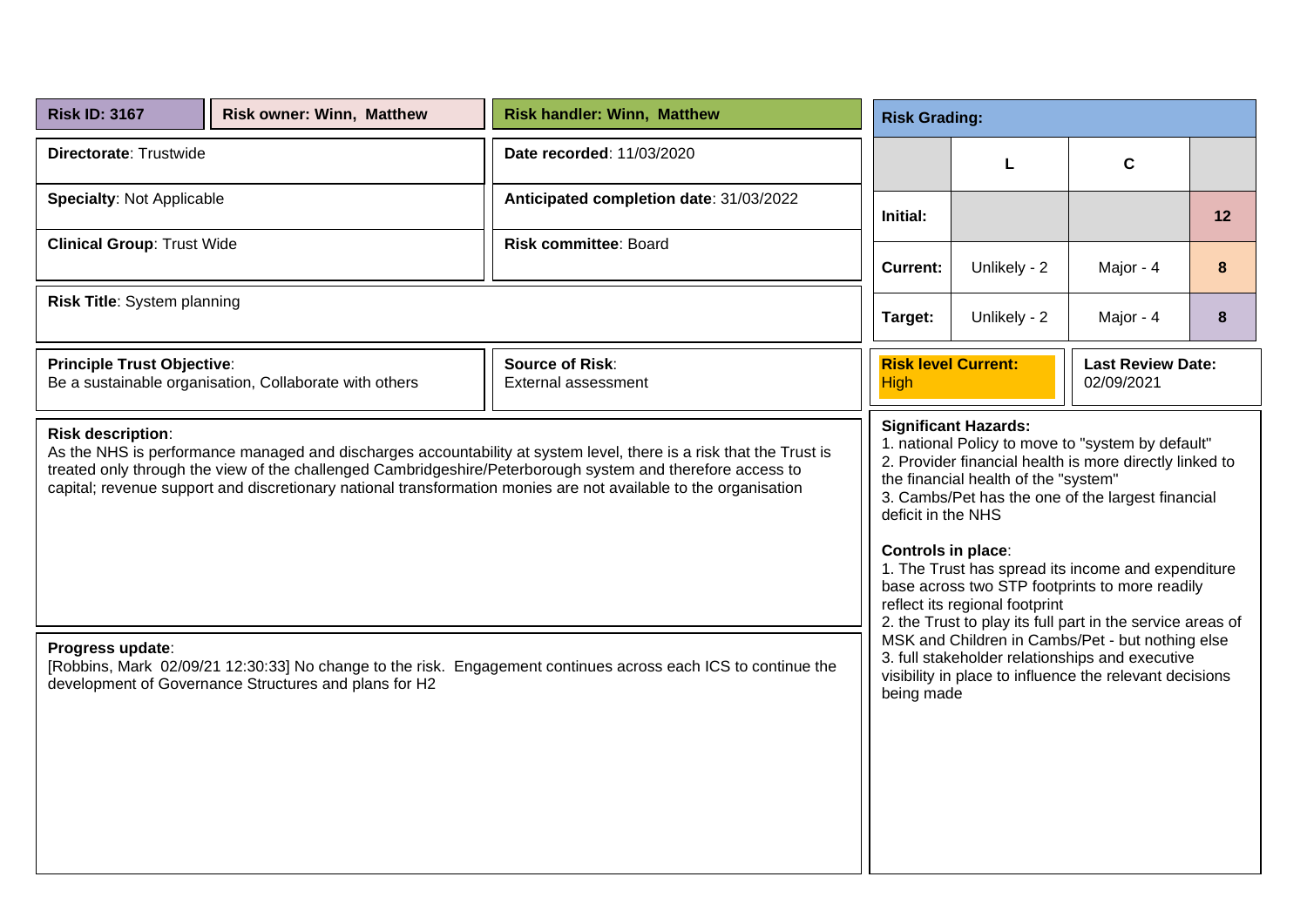| <b>Risk ID: 3166</b>                                                                                                                                                                                 |  | <b>Risk owner: Howard, Kate</b>                                                                                                                                                                                                                                                                                                                                                                                                                                                                                                                                                                                                                                                                                                                                                                                                                                                                                                                                                                                                                                                                                                                                                                                                                                                | <b>Risk handler: Howard, Kate</b>                                                                                                                                                                                                                                                                                                                                                                                                                                                                                                                                                                                                                                                                                                                                                                                                                                                                                                                                                                                                                                                                                                                                                                                                                                                                                                                                                                                                                                                                                                                  |                 | <b>Risk Grading:</b>       |                                        |   |  |  |
|------------------------------------------------------------------------------------------------------------------------------------------------------------------------------------------------------|--|--------------------------------------------------------------------------------------------------------------------------------------------------------------------------------------------------------------------------------------------------------------------------------------------------------------------------------------------------------------------------------------------------------------------------------------------------------------------------------------------------------------------------------------------------------------------------------------------------------------------------------------------------------------------------------------------------------------------------------------------------------------------------------------------------------------------------------------------------------------------------------------------------------------------------------------------------------------------------------------------------------------------------------------------------------------------------------------------------------------------------------------------------------------------------------------------------------------------------------------------------------------------------------|----------------------------------------------------------------------------------------------------------------------------------------------------------------------------------------------------------------------------------------------------------------------------------------------------------------------------------------------------------------------------------------------------------------------------------------------------------------------------------------------------------------------------------------------------------------------------------------------------------------------------------------------------------------------------------------------------------------------------------------------------------------------------------------------------------------------------------------------------------------------------------------------------------------------------------------------------------------------------------------------------------------------------------------------------------------------------------------------------------------------------------------------------------------------------------------------------------------------------------------------------------------------------------------------------------------------------------------------------------------------------------------------------------------------------------------------------------------------------------------------------------------------------------------------------|-----------------|----------------------------|----------------------------------------|---|--|--|
| Directorate: Trustwide                                                                                                                                                                               |  |                                                                                                                                                                                                                                                                                                                                                                                                                                                                                                                                                                                                                                                                                                                                                                                                                                                                                                                                                                                                                                                                                                                                                                                                                                                                                | Date recorded: 10/03/2020                                                                                                                                                                                                                                                                                                                                                                                                                                                                                                                                                                                                                                                                                                                                                                                                                                                                                                                                                                                                                                                                                                                                                                                                                                                                                                                                                                                                                                                                                                                          |                 | L                          | $\mathbf c$                            |   |  |  |
| <b>Specialty: Not Applicable</b>                                                                                                                                                                     |  |                                                                                                                                                                                                                                                                                                                                                                                                                                                                                                                                                                                                                                                                                                                                                                                                                                                                                                                                                                                                                                                                                                                                                                                                                                                                                | Anticipated completion date: 31/12/2021                                                                                                                                                                                                                                                                                                                                                                                                                                                                                                                                                                                                                                                                                                                                                                                                                                                                                                                                                                                                                                                                                                                                                                                                                                                                                                                                                                                                                                                                                                            | Initial:        |                            |                                        | 4 |  |  |
| <b>Clinical Group: Trust Wide</b>                                                                                                                                                                    |  |                                                                                                                                                                                                                                                                                                                                                                                                                                                                                                                                                                                                                                                                                                                                                                                                                                                                                                                                                                                                                                                                                                                                                                                                                                                                                | <b>Risk committee: Board</b>                                                                                                                                                                                                                                                                                                                                                                                                                                                                                                                                                                                                                                                                                                                                                                                                                                                                                                                                                                                                                                                                                                                                                                                                                                                                                                                                                                                                                                                                                                                       | <b>Current:</b> | Unlikely - 2               | Major - 4                              | 8 |  |  |
| Risk Title: There is a risk that patients and service users do not receive outstanding care if services fail to remain<br>compliant with CQC                                                         |  |                                                                                                                                                                                                                                                                                                                                                                                                                                                                                                                                                                                                                                                                                                                                                                                                                                                                                                                                                                                                                                                                                                                                                                                                                                                                                |                                                                                                                                                                                                                                                                                                                                                                                                                                                                                                                                                                                                                                                                                                                                                                                                                                                                                                                                                                                                                                                                                                                                                                                                                                                                                                                                                                                                                                                                                                                                                    | Target:         | Unlikely - 2               | Major - 4                              | 8 |  |  |
| <b>Principle Trust Objective:</b><br>Be an excellent employer, Provide outstanding care                                                                                                              |  |                                                                                                                                                                                                                                                                                                                                                                                                                                                                                                                                                                                                                                                                                                                                                                                                                                                                                                                                                                                                                                                                                                                                                                                                                                                                                | <b>Source of Risk:</b><br>Risk assessment                                                                                                                                                                                                                                                                                                                                                                                                                                                                                                                                                                                                                                                                                                                                                                                                                                                                                                                                                                                                                                                                                                                                                                                                                                                                                                                                                                                                                                                                                                          | <b>High</b>     | <b>Risk level Current:</b> | <b>Last Review Date:</b><br>19/10/2021 |   |  |  |
| <b>Risk description:</b><br>There is a risk that patients and<br>service users do not receive<br>outstanding care if services fail to<br>remain compliant with CQC<br>Fundamentals of Care standards |  | <b>Significant Hazards:</b><br>A number of factors (some of which are listed below) could combine which would then result in poor patient experience and increased patient safety incidents.<br>(This will also negatively impact on compliance with regulatory standards)<br>- Staff absence at work due for a variety of reasons including sickness<br>- Limited availability of staff in certain professional groups ie specialist professions which are nationally difficult to recruit to<br>- Staff lack of understanding of what constitutes delivery of outstanding care and their role within that.<br>new hazard identified - Covid19 pandemic requiring new ways of working<br>Controls in place:<br>Relaunch of 'Our Quality Improvement Way'<br>Rolling Peer Review Programme outcomes triangulated with annual service CQC self assessments<br>Quality Early Warding Trigger Tool monthly completion by all teams<br>Quality reports to Clinical Operational Boards and Board<br>Bi annual Workforce review to Board (May and November Public Boards)<br>Back to the floor programme continues - summary taken to Wider Exec Team<br>Ongoing annual CQC Inspection cycle which now includes staff focus groups and Inspector attendance at key meetings ie Board |                                                                                                                                                                                                                                                                                                                                                                                                                                                                                                                                                                                                                                                                                                                                                                                                                                                                                                                                                                                                                                                                                                                                                                                                                                                                                                                                                                                                                                                                                                                                                    |                 |                            |                                        |   |  |  |
| Progress update:<br>[Howard, Kate 19/10/21<br>14:25:17] Risk reviewed, score<br>and mitigations remain the same.                                                                                     |  | Staff feedback (including staff survey)<br>Patient and Staff feedback mechanisms ie FFT<br>Patient Stories to Board<br>Internal audit programme (Quality elements)<br>Oversight of actions at Wider Exec group<br><b>IPC Committee</b>                                                                                                                                                                                                                                                                                                                                                                                                                                                                                                                                                                                                                                                                                                                                                                                                                                                                                                                                                                                                                                         | Whistleblowing and raising Concerns processes well embedded with report to Board x 2 (Chief Executive report) and annually from freedom to Speak Up Guardian reports<br>Clinical audit programme - reports to Clinical Operational Boards and Quality Improvement and Safety Committee<br>Improvement plan for the CQC identified 'Areas for Improvement' August 2019<br>Establishment of trust wide 0-19 services clinical leads group - This group feeds into the trust wide quarterly Children's services group<br>Quality Data continues to be regularly triangulated with Workforce information at Service, Clinical Operational Board and Board level<br>Major Incident management process invoked with daily trust wide sit rep meetings including escalation of issues ie staffing, IP&C, maintenance of essential services.<br>Robust Major incident governance structure in place with daily Situation reporting of staffing, incidents, risks and PPE situation.<br>new control - IP&C Board Assurance Framework initial self assessment undertaken and presented to Trust Board - will be monitored monthly by IPC Huddle and at each<br>new control - Safeguarding risks/ issues are reviewed at the Safeguarding huddle and via the Safeguarding Committee<br>new control - 10 recommendations IPaC and testing (published in Nov 2020) has been reviewed via a gap analysis - any actions will be monitored via the IPaC Committee<br>Internal governance log and thematic reviews (e.g. pressure ulcers) continue to be circulated |                 |                            |                                        |   |  |  |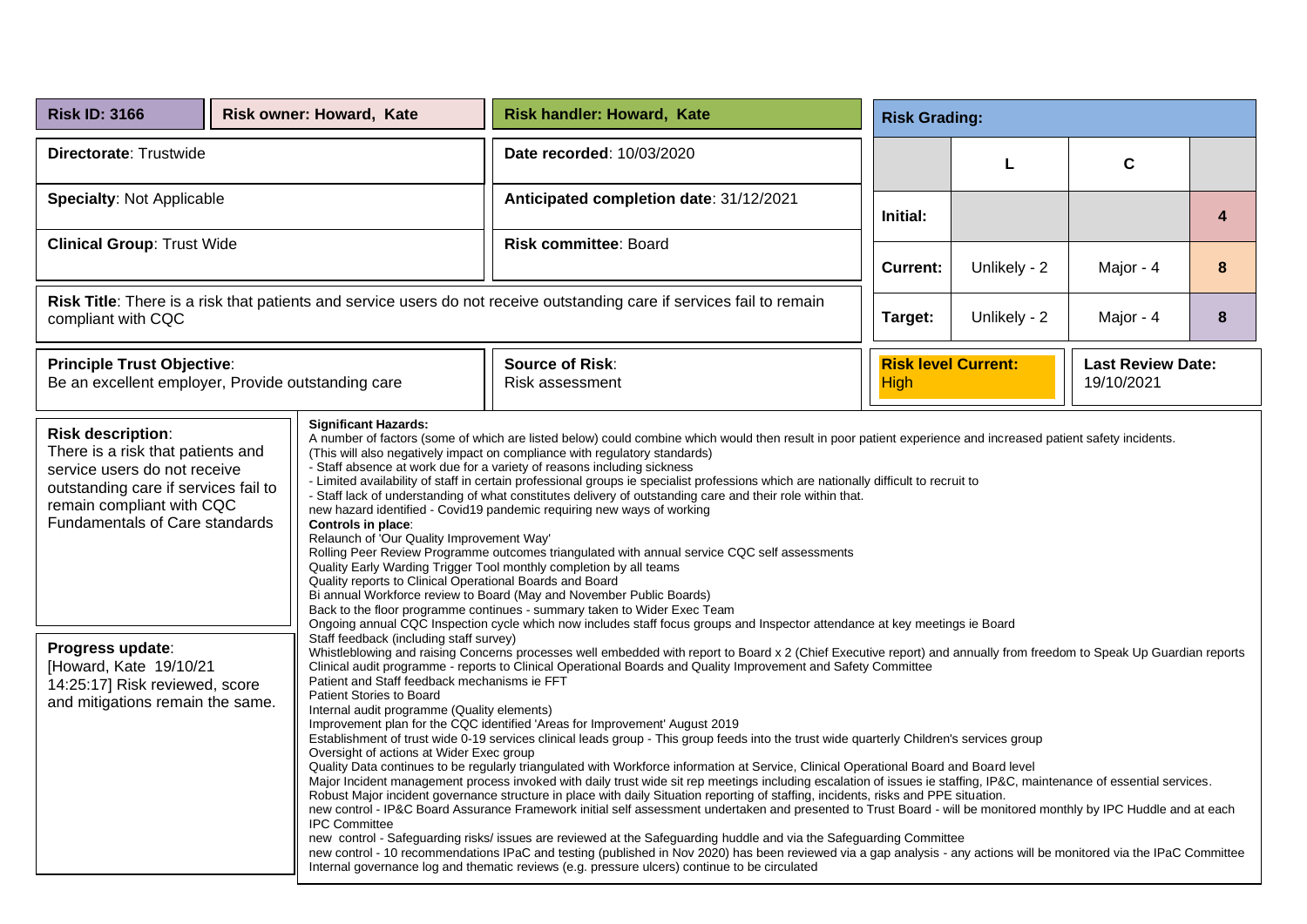| <b>Risk ID: 3426</b>                                                                                                                                                                                                                                                                                                                                                                                                                                                                                                                                                                                                                                                                                                                                                                                                                                                                                            | Risk owner: Hawkins, Rachel |                                                                                                                                                                                                                                                                                                                                                                                                                                                                                                                                                                                   | <b>Risk handler: Downey, Jo</b>                                                        |                 | <b>Risk Grading:</b> |                                        |      |  |
|-----------------------------------------------------------------------------------------------------------------------------------------------------------------------------------------------------------------------------------------------------------------------------------------------------------------------------------------------------------------------------------------------------------------------------------------------------------------------------------------------------------------------------------------------------------------------------------------------------------------------------------------------------------------------------------------------------------------------------------------------------------------------------------------------------------------------------------------------------------------------------------------------------------------|-----------------------------|-----------------------------------------------------------------------------------------------------------------------------------------------------------------------------------------------------------------------------------------------------------------------------------------------------------------------------------------------------------------------------------------------------------------------------------------------------------------------------------------------------------------------------------------------------------------------------------|----------------------------------------------------------------------------------------|-----------------|----------------------|----------------------------------------|------|--|
| Directorate: Trustwide                                                                                                                                                                                                                                                                                                                                                                                                                                                                                                                                                                                                                                                                                                                                                                                                                                                                                          |                             |                                                                                                                                                                                                                                                                                                                                                                                                                                                                                                                                                                                   | Date recorded: 05/10/2021                                                              |                 | L                    | $\mathbf C$                            |      |  |
| Specialty: Secretariat (Resilience & IG)                                                                                                                                                                                                                                                                                                                                                                                                                                                                                                                                                                                                                                                                                                                                                                                                                                                                        |                             |                                                                                                                                                                                                                                                                                                                                                                                                                                                                                                                                                                                   | Anticipated completion date: 01/04/2022                                                | Initial:        |                      |                                        | 12   |  |
| <b>Clinical Group: Trust Wide</b>                                                                                                                                                                                                                                                                                                                                                                                                                                                                                                                                                                                                                                                                                                                                                                                                                                                                               |                             |                                                                                                                                                                                                                                                                                                                                                                                                                                                                                                                                                                                   | Risk committee: Board, Executive Team Meeting                                          | <b>Current:</b> | Likely - 4           | Moderate - 3                           | $12$ |  |
| <b>Risk Title: Winter surge</b>                                                                                                                                                                                                                                                                                                                                                                                                                                                                                                                                                                                                                                                                                                                                                                                                                                                                                 |                             |                                                                                                                                                                                                                                                                                                                                                                                                                                                                                                                                                                                   |                                                                                        | Target:         | Likely - 4           | Minor - 2                              | 8    |  |
| <b>Principle Trust Objective:</b><br>Be an excellent employer, Be a sustainable organisation,<br>Collaborate with others. Provide outstanding care                                                                                                                                                                                                                                                                                                                                                                                                                                                                                                                                                                                                                                                                                                                                                              |                             |                                                                                                                                                                                                                                                                                                                                                                                                                                                                                                                                                                                   | <b>Source of Risk:</b><br><b>Risk level Current:</b><br>Risk assessment<br><b>High</b> |                 |                      | <b>Last Review Date:</b><br>19/10/2021 |      |  |
| <b>Significant Hazards:</b><br><b>Risk description:</b><br>Reduced commissioned care delivery<br>If there is a surge in Service demands over<br>Impact on staff emotional health and wellbeing<br>the months Nov- March (winter period), the<br>Adverse weather resulting in poor road conditions, travel limitations,<br>Trust may not have sufficient resources<br>School closures resulting in staff shortages as staff may have caring responsibilities<br>leading to sub-optimal Service delivery.<br>EU Exit concerns; lack of fuel, impact on logistics and delivery of key supplies<br>Increased demand at acute hospitals will have a direct impact on Trust Service delivery<br>Increased demand in social and domicillary care will have a direct impact on Trust Service delivery<br>Potential closure of E&D departments due to demand pressures or maintenance works<br><b>Controls in place:</b> |                             |                                                                                                                                                                                                                                                                                                                                                                                                                                                                                                                                                                                   |                                                                                        |                 |                      |                                        |      |  |
| Progress update:<br>[Downey, Jo 19/10/21 11:58:13] Updated to<br>add Service planning work to be undertaken<br>around the potential Emergency Dept<br>closures for acute hospitals; Doc #INC-<br>68945                                                                                                                                                                                                                                                                                                                                                                                                                                                                                                                                                                                                                                                                                                          |                             | Heightened awareness by the Wider Executive team and Trust Board<br>Locally managed planning by all Services<br>Trust Winter assurance doc to be presented to Trust Board in November 2021<br>Enhanced collaboration with stakeholders across the region i.e. C&P winter surge meetings<br>Business Continuity lessons learnt from 2020/2021, walkthrough of potential concerns in 2021-2022, and a follow up<br>business continuity exercise considered by all Trust Services by Oct 2021.<br>Trust pro-active planning for potential Emergency Dept closures at acute hospitals |                                                                                        |                 |                      |                                        |      |  |